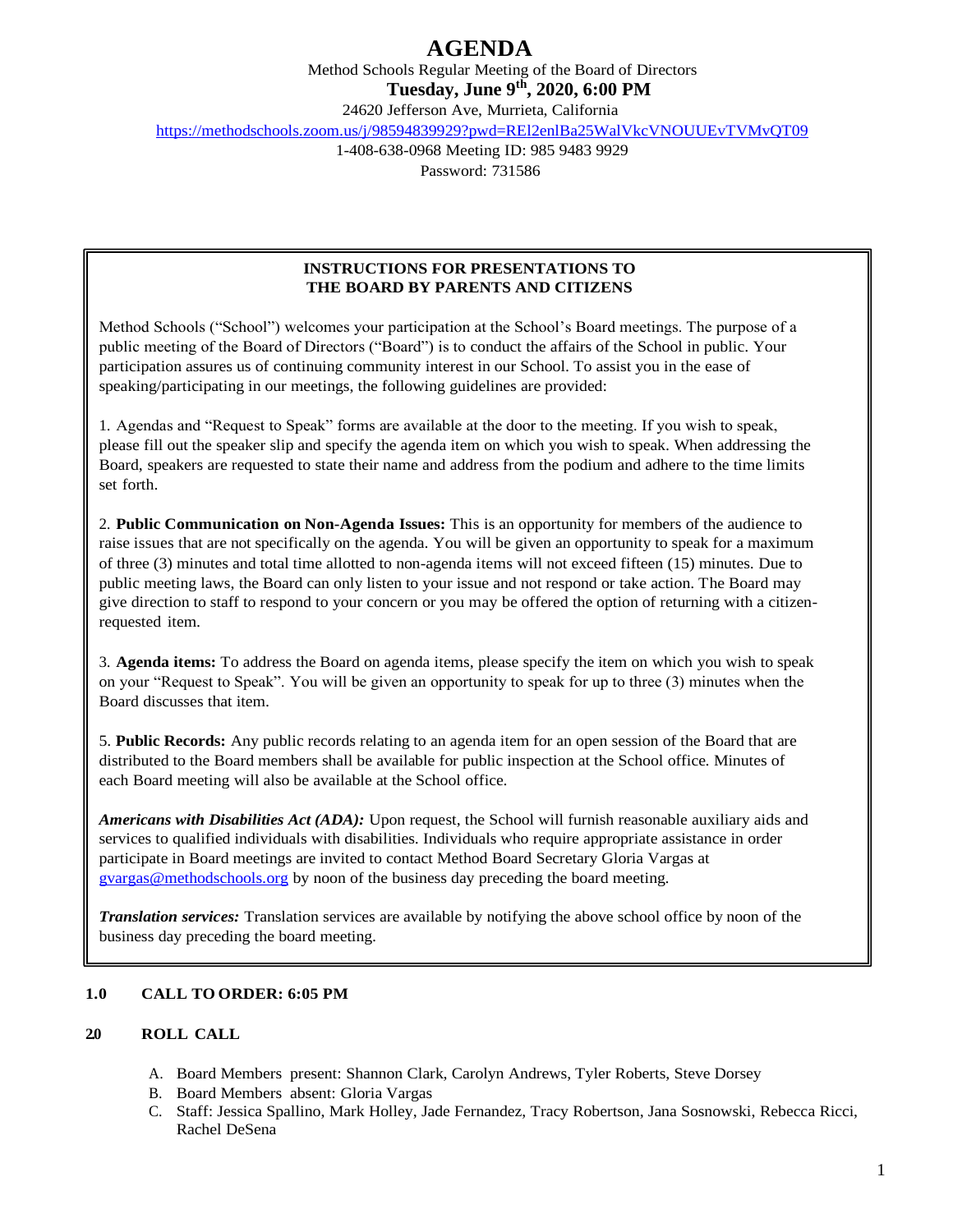Method Schools Regular Meeting of the Board of Directors

**Tuesday, June 9th, 2020, 6:00 PM**

24620 Jefferson Ave, Murrieta, California

<https://methodschools.zoom.us/j/98594839929?pwd=REl2enlBa25WalVkcVNOUUEvTVMvQT09>

1-408-638-0968 Meeting ID: 985 9483 9929

Password: 731586

### **3.0 PUBLIC COMMUNICATION ON NON-AGENDA ITEMS**

Cory Cavanah from Creative Back Office San Diego

No individual presentation shall be for more than three (3) minutes and the total time for this purpose shall not exceed fifteen (15) minutes. Ordinarily, Board members will not respond to presentations and no action can be taken. However, the Board may give direction to staff following a presentation.

### **4.0 REPORTS**

**4.1 Marketing Update:** Mark- We have refreshed the Method Brand and Smartfox Brand. New premium content with Smartbug Marketing, our Landing Pages and Emails have been updated with new logos. We have enhanced the HubSpot Chat set up to help replace high volume phone calls. With Chat there is little to no delay with answering marketing questions. During our higher volume months, we could receive 100 calls in one hour, now with chat, there are knowledge-based articles to help narrow down the questions for customers and give them answers/solutions.

Comment? From Tyler: Can you let us know the results for questions that are delayed in the segment for chats? What are the statistics of chat's that go unanswered versus answered?

- Smartfox received its first paying customer that will begin on August 3<sup>rd</sup>, Training will be in July. We will continue to further market Smart fox and Method.
- We are looking into options for investing the balances for LA and San Diego to see what makes most sense.
- We are currently working on building our own Student-Athlete Program as we would like to stay more internal and leaning less on outside vendors.
- Arcadia site has been paid off, no longer need site. We will continue with Murrieta site for the remainder of our 2-year lease.
- COVID 19: Anything in person was suspended for remainder of 2019-2020 school year. We have added more zoom in person meeting as well as virtual teach squad for students.
- Enrollment Status and Growth: 7/1 we will have likely up to 5,000 students that will be with us for a couple months to try to diversify and cover some credits they may need.
- Induction Program: We are pleased to announce our school is looking into offering our own teacher induction program. We are hoping to become approved soon.
- Parent 2 Parent: We have finally gotten more momentum in our parent advisory meetings. There has been an increase in participation from parents. Our goal is to have a parent committee.
- **4.2 Staffing Update:** We have established a Data Analysis Team and will be training teachers to analyze data for student growth for 2020-2021. We have been refining and building our lead team.
	- High School Counselors: With enrollment growth we have decided to add counselors for students. The two staff members have completed a UCLA high school counselor certification program- UC and NCAA certifications.
	- SPED Program: We have decided to split our IEP and 504 plans between our Sped Director and Academic Intervention Manager. Our Academic Intervention Manager has received and completed her Special Education Program. In 2020-2021 our Special Ed Director will be focused on IEPs and Academic Intervention Manager will focus on 504 plans.
	- Professional Development: We are continuing to develop our own professional development for staff.
- **4.3 Product Update:** We have our first paying customer starting Aug. 3<sup>rd</sup> and the training will begin in July. Planning to acquire new accounts and continue to build onboarding and a support system. Quality Matters is still in progress. Enhancements to Smartfox include: Smart Sessions, Pacing Guides, Enhanced Gradebook, Student Dashboard, and Enrollment. Our Lead Team is working on refining intervention support for 20-21 school year. There will also be some refinement to TDI and Test Prep as we investigate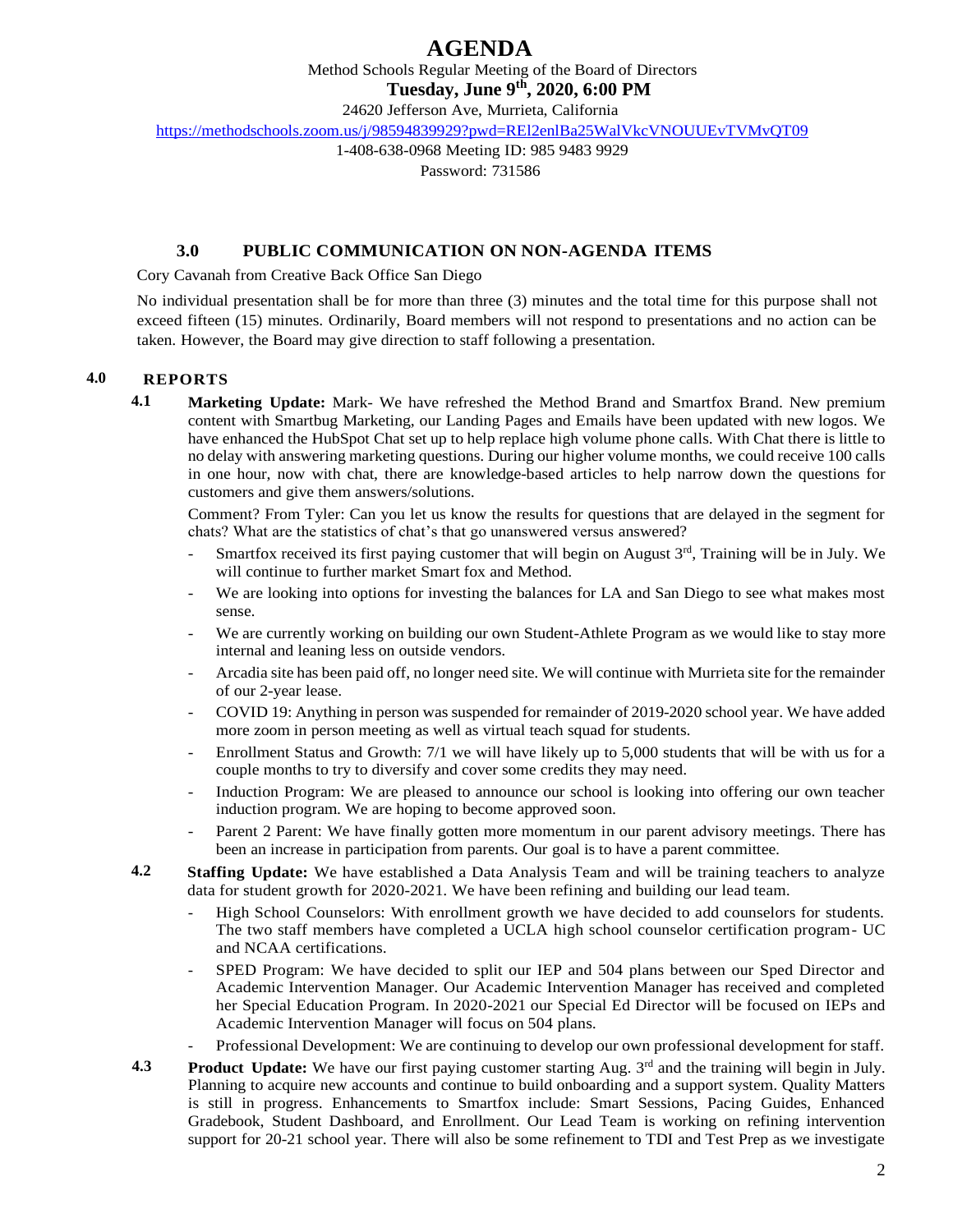Method Schools Regular Meeting of the Board of Directors

**Tuesday, June 9th, 2020, 6:00 PM**

24620 Jefferson Ave, Murrieta, California

<https://methodschools.zoom.us/j/98594839929?pwd=REl2enlBa25WalVkcVNOUUEvTVMvQT09>

## 1-408-638-0968 Meeting ID: 985 9483 9929

Password: 731586

further into data analysis.

- Quality Matters (Rubric for Online Teaching for UC): Our pacing guide will be set up for both students and teachers (6-18 weeks pacing) depending on which works best for both of them. It will show students what they need to complete/day.
- Gradebook: created it more old school, more interactive and mimics CANVAS. Teachers are able to go through courses once and not different reports. They can exempt and calculate grades as they go.
- Comment? From Steve: For schools that purchase Smartfox will they use their own SIS/LMS? Mark: With our open API we can connect with everything.
- Smart Sessions: Adaptive pathway in courses: it will generate a report on standards and divert students based on (Smart Courses- Standalone and Individual-Single Lessons for students that need help meeting and understanding the standards).
- Features in Progress: Limit several reports into one. Possible name for report is Data Den.
- Student Data Dashboard: Current grades, current progress, current test scores, and notes from the teachers. This will be visible to students and an email option for parents.
- Graduation Planning Dashboard: Track High School students progress toward graduation requirements
- Mentor Teacher Planning Dashboard will help provide teachers and mentors with alerts about student mastery on standards and course progress. This will be the "Back end" of student data.
- **4.4 Financial Report:** Cory- LCFF per student revenues down 7.5% after factoring in canceled state mandated COLA. 2019-2020 included several one-time revenue increases that won't be available in 2020-2021 school year. Total to \$3 million. Method's response will be to increase teacher: student ratio from 18:1 to 25:1. We expect this to negatively impact LCFF revenues for 3-5 years. Arcadia Lease is completed which will save money and will go into our rainy day fund. Smartfox Sales to external customers will be a huge push. Our future goal is to have 20% of Method revenue from Smartfox sales.
	- Budget Shortfall: As our school is completely virtual, we are hoping that our plans will provide immunity to pandemics and leave a buffer. There will be some budget cuts. We are not eligible for many funds, especially since we are not a title I school. The cuts are going to be more dramatic. June: No revenue, however, July-August boost up staffing with revenue increasing as enrollment increases.
	- COVID-19: Method moved along; revenue came in on higher end: Track A revenue was up.
	- Budget: More of a timing issues we are expecting delays for P2. P2 is revenue preparing to flat, P1 revenue was submitted.
- **4.5 Head of Schools Update:** CAASP canceled due to COVID-19, Method instilled their own testing though iReady.
	- Method, San Diego: 120% increase in students reading at/above grade level, 23% decrease of students reading below grade level, 27% decrease of students reading 2 or more grade levels below. 213% increase in students that scored at/above grade level in Math, 21% decrease of students that scored below grade level in math, 17% decrease of students that scored 2 or more grade levels below in math.
	- Method, LA: 8% increase in students reading at/above grade level, 3% decrease of students reading below grade level, 5% decrease of students reading 2 or more grade levels below. 90% increase in students that scored at/above grade level in Math, 22% decrease of students that scored below grade level in math, 15% decrease of students that scored 2 or more grade levels below in math
	- Net Growth: Math has always been a sour spot for us, however LA students have been moving up.
	- Parent 2 Parent: Meeting: gaining a lot of momentum from parents participating.
	- Data Team: Moving toward being more Data Minded with teachers and tagging standards
	- Athlete Program: CIF approval is probationary. Looking to move forward with an in-house athletic program. We can now participate with other schools.

### **4.6 Organizational Updates**

- Board Terms renewal updated end on  $6/30/2020$ .
- Would like to meet up with the board more frequently. In September there will be 2 board meetings.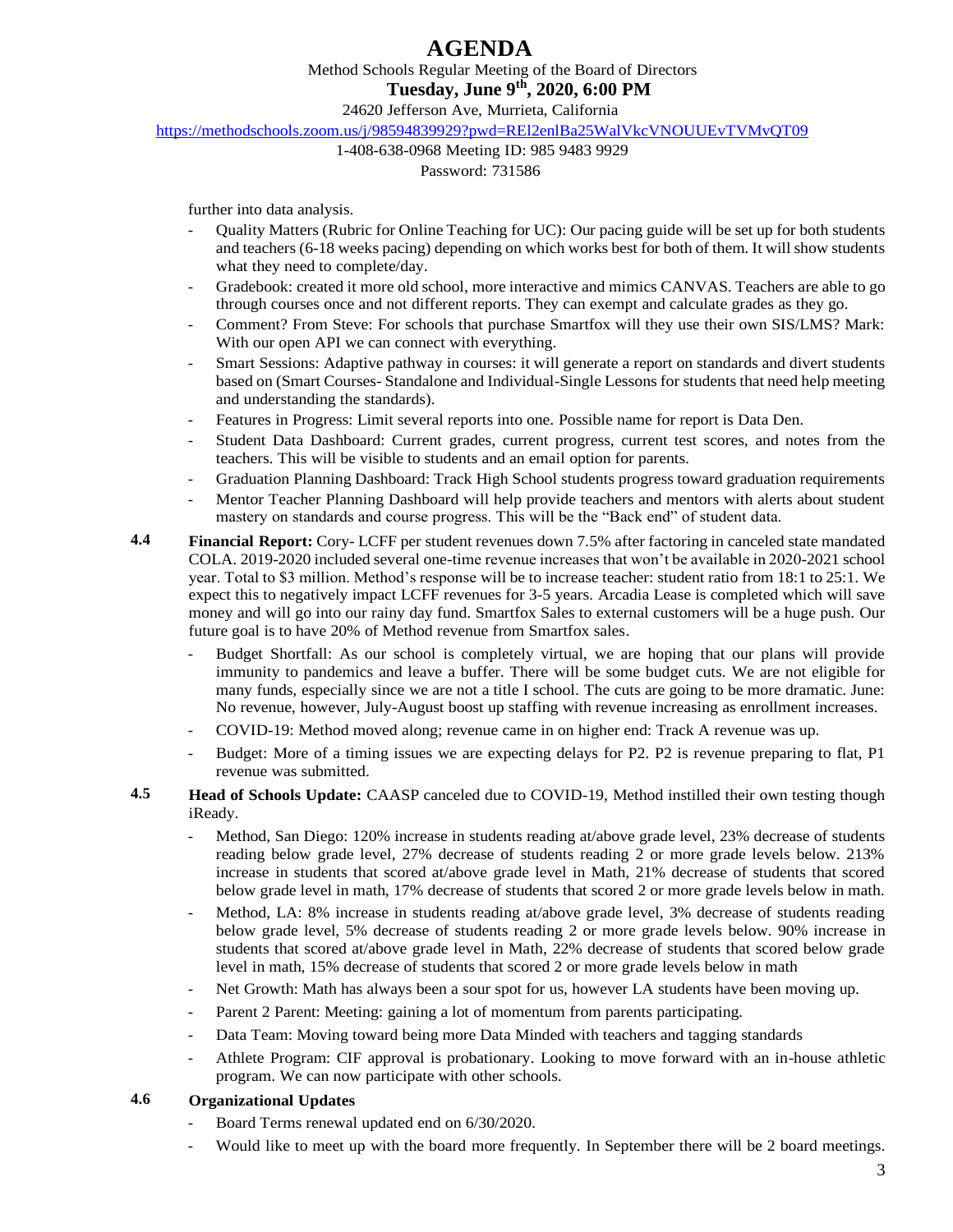Method Schools Regular Meeting of the Board of Directors

**Tuesday, June 9th, 2020, 6:00 PM**

24620 Jefferson Ave, Murrieta, California

<https://methodschools.zoom.us/j/98594839929?pwd=REl2enlBa25WalVkcVNOUUEvTVMvQT09>

1-408-638-0968 Meeting ID: 985 9483 9929

Password: 731586

We will be emailing proposed board meeting dates to help organize and give further notice. COVIDmay have caused missing form 700. We will need to get those right away.

**6.0 PUBLIC COMMENT ON CLOSED SESSION ITEMS** General public comments on any closed session item that will be heard. The Board will limit comments to no more than 3 minutes.

### **7.0 ADJOURN CLOSED SESSION**

#### **8.0 OPEN SESSION**

#### **9.0 DISCLOSURE OF CLOSED SESSION ACTIONS**

#### **10.0 ACTION ITEMS**

**10.1 Professional Development Budget-** The Board will be presented with PD Allotment proposal for all staff members

**Motion:** Carolyn

**Second:** Shannon

**Ayes:** 4

**Noes:** 0

**10.2 Board Stipend Increase**- The Board will be asked to approve a stipend increase for Board members

Mark: Would like to increase \$100, from \$250 to \$350

**Motion:** Shannon

**Second:** Carolyn

**Ayes:** 4

**Noes:** 0

**10.3 COVID-19 Operations Written Report-** The Board will be presented with COVID-19 reports for Method Schools and Method Schools, LA

Governor Newsom postponed LCAP: What we are doing? Made increased zoom sessions and virtual teach squad for students. Canceled all in-person events.

**Motion:** Carolyn

**Second:** Tyler

**Ayes:** 4

**Noes:** 0

**10.4 SPED Handbook**- The Board will be asked to approve the Special Education Handbook

**Motion:** Shannon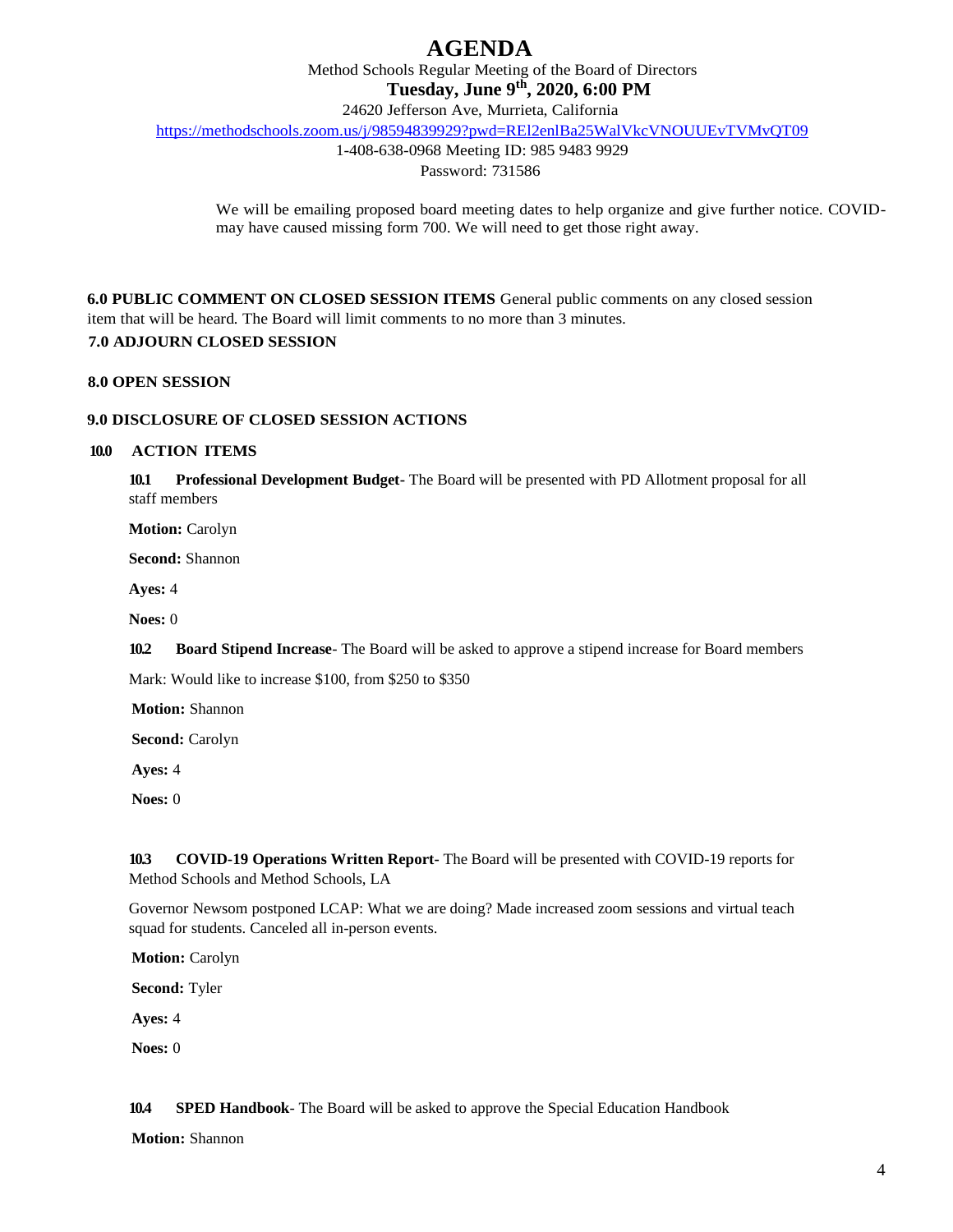Method Schools Regular Meeting of the Board of Directors

**Tuesday, June 9th, 2020, 6:00 PM**

24620 Jefferson Ave, Murrieta, California

<https://methodschools.zoom.us/j/98594839929?pwd=REl2enlBa25WalVkcVNOUUEvTVMvQT09>

1-408-638-0968 Meeting ID: 985 9483 9929 Password: 731586

**Second:** Carolyn

**Ayes:** 4

**Noes:** 0

**10.5 Discipline of Student with Disabilities Policy**- The Board will be asked to approve special education discipline policy (first presented at 3-10-20 meeting)

Policy will go over what we would be required of if we asked the student with disabilities to leave.

**Motion:** Tyler

**Second:** Shannon

**Ayes:** 4

**Noes:** 0

**10.6 Extra Credit Policy-** The Board will be presented with new Extra Credit Policy

**Motion:** Carolyn

**Second:** Tyler

**Ayes:** 4

**Noes:** 0

**10.7 Course Outlines-** The Board will be asked to approve several new and revised course outlines for the 20/21 school

- Trial bases: these are for our new career courses we are planning on using with eDynamic.

**Motion:** Shannon

**Second:** Carolyn

**Ayes:** 4

**Noes:** 0

**10.8 2020-21 Employee Compensation**- The Board will be asked to approve the 2020-21 employee compensation plan.

- 3% increase with COLA. There will be some inflation, no increase in Benefits.

**Motion:** Carolyn

**Second:** Shannon

**Ayes:** 4

**Noes:** 0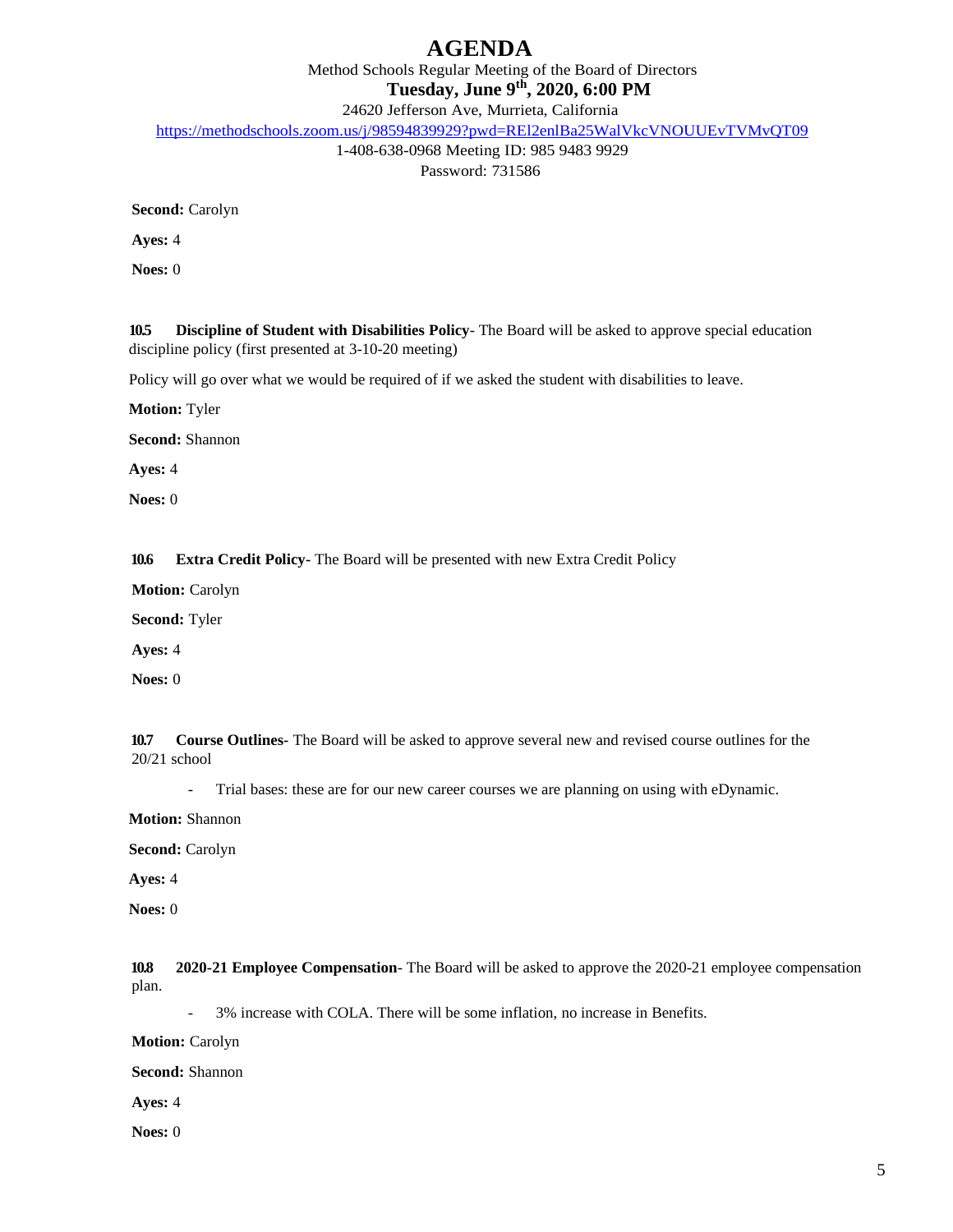Method Schools Regular Meeting of the Board of Directors

**Tuesday, June 9th, 2020, 6:00 PM**

24620 Jefferson Ave, Murrieta, California

<https://methodschools.zoom.us/j/98594839929?pwd=REl2enlBa25WalVkcVNOUUEvTVMvQT09>

1-408-638-0968 Meeting ID: 985 9483 9929 Password: 731586

**10.9 Board Term Renewals-** Board Member terms expiring 6/30/20 will be discussed for renewal.

**10.9.1 Steve Dorsey- President 10.9.2 Shannon Clark- Vice President 10.9.3 Tyler Roberts- Treasurer 10.9.4 Gloria Vargas- Secretary**

**10.9.5 Carolyn Andrews- Board Member**

**-** Possibly rotating Board Member positions in the next year or two, each board member can get a better understanding of each position. Shannon will be shadowing Steve this year, to help prepare her to become Board President in 2021-2022 school year.

**Motion:** Shannon

**Second:** Carolyn

**Ayes:** 4

**Noes:** 0

**10.10 2020-21 Adopted Budgets-** The Board will be asked to approve the 2020-21 Adopted Budgets for Method Schools and Method Schools LA. Each Adopted Budget has been specifically developed to each school's forecasted operating year

- Smartfox sale: non-profit. Will be off of Method school books. 20% in the future, we would make a donation or a special fund. This will be reported to the board.
- Motion: Shannon
- Second: Tyler
- **Ayes:** 4
- **Noes:** 0

**10.11 2019-20 EPA Resolution-** The Board will be asked to approve 2019-20 EPA Resolution.

**Motion:** Shannon

**Second:** Carolyn

**Ayes:** 4

**Noes:** 0

#### **10.12 2020-21 EPA Resolution-** The Board will be asked to approve 2020-21 EPA Resolutions.